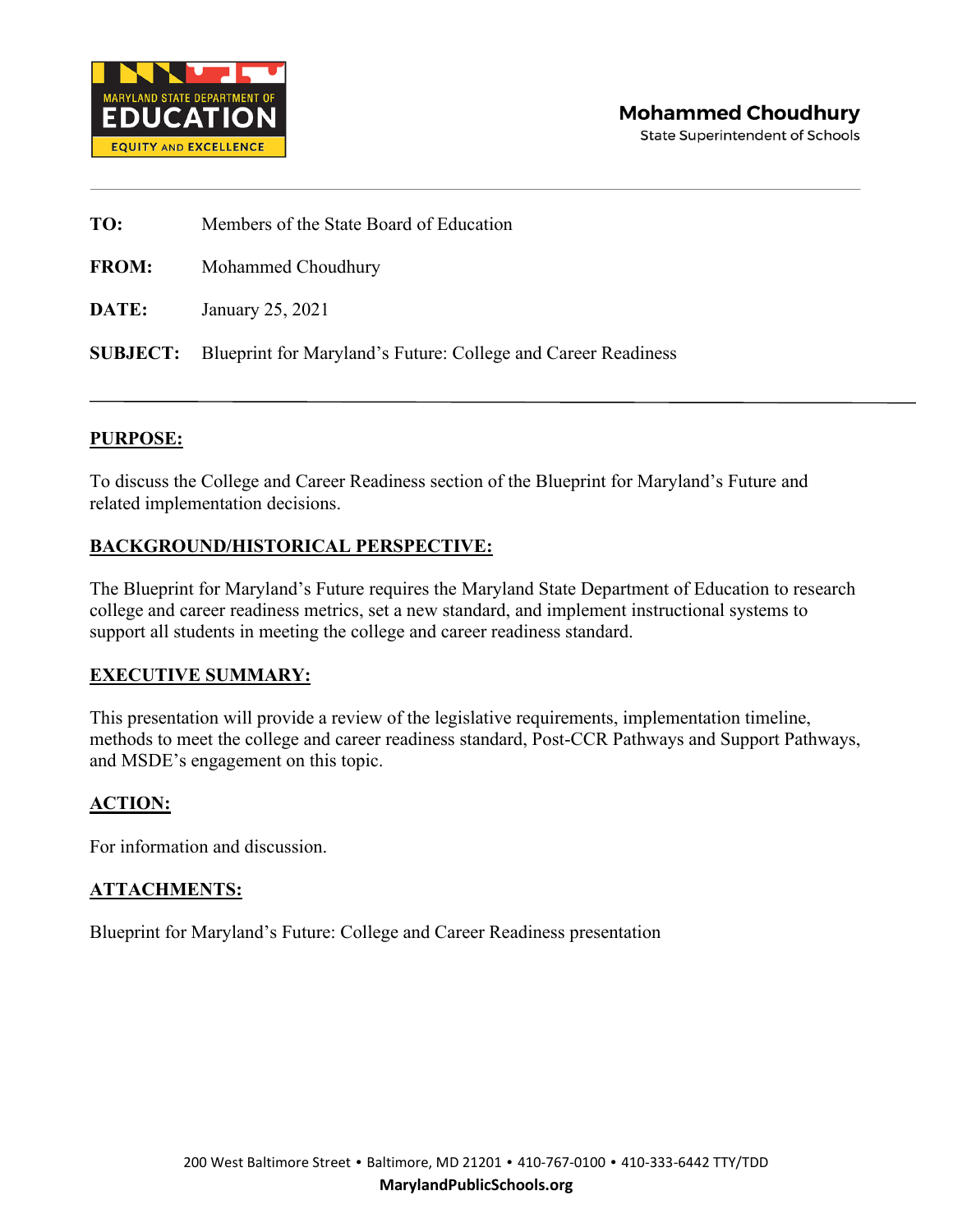

# *Blueprint for Maryland's Future:*  College and Career Readiness

State Board of Education



January 25, 2022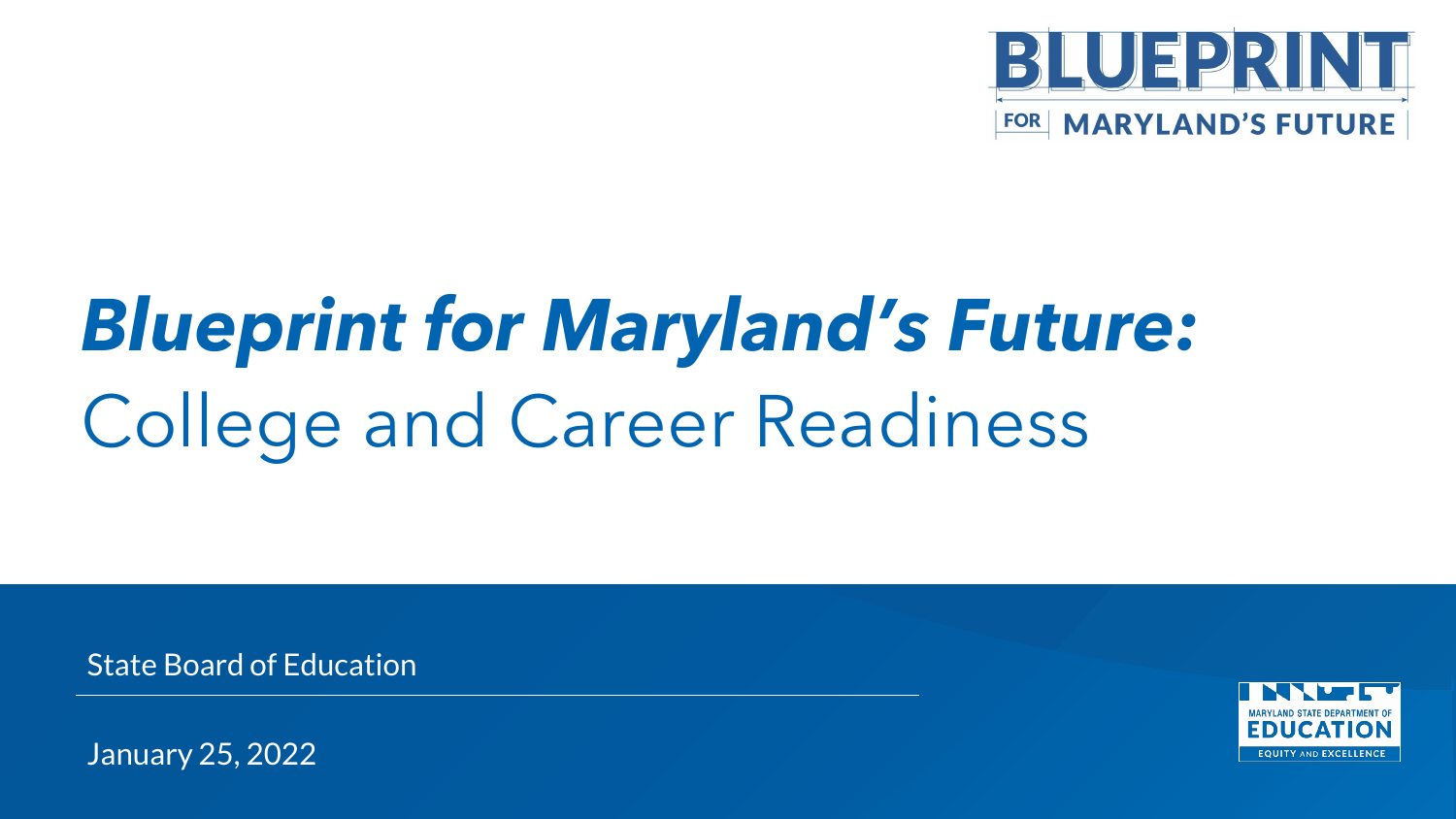**Agenda**

● Blueprint Policy Areas Overview • College and Career Readiness Review ● CCR Implementation Timeline ● CCR Standard ● Research Studies ● Post-CCR Pathways + Support Pathways • CCR and Finance • Engagement and Collaboration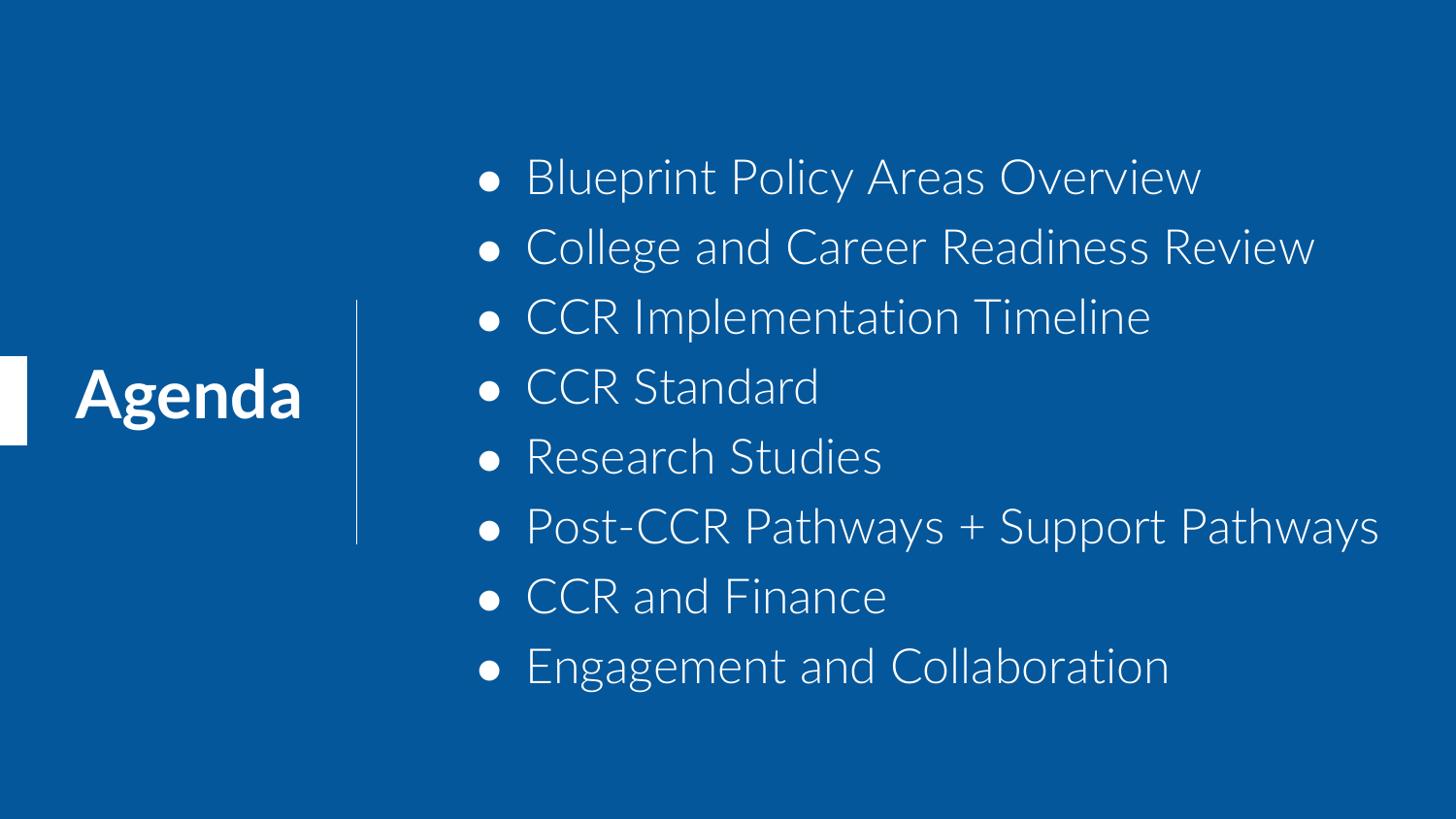## **Blueprint Policy Areas**



## Blueprint for Maryland's Future

Early Childhood Education

High-Quality and Diverse Teachers and Leaders

College and Career Readiness

More Resources for Student **Success** 

**Governance** and **Accountability**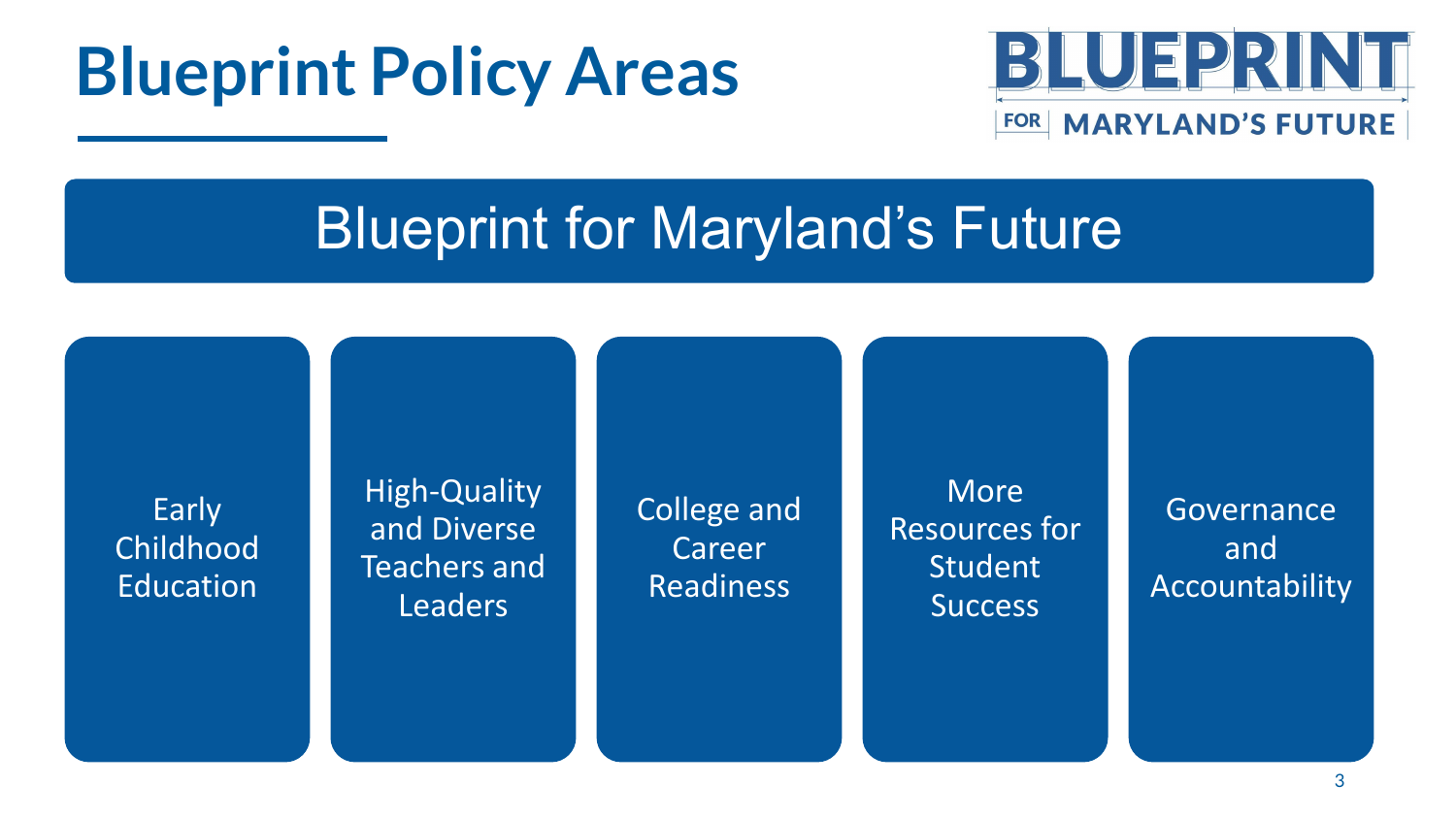## **Policy Area 3: College and Career Readiness**



- Sets a new **College and Career Readiness standard** that allows graduates to succeed in college courses; goal is for all students to meet the standard by the end of 10th grade
- Develops **Post-CCR pathways** to advance learning and earn a credential
	- Once a student meets the CCR Standard (usually 10th grade), they enter an instructional pathway that builds on the student's strengths:
		- IB Diploma, AP program, or Cambridge AICE Diploma
		- Dual enrollment, allowing the student to earn an associate's degree
		- Career and Technical Education (CTE) program, earning a meaningful credential
- Develops **CCR-support pathways** for students to achieve the CCR standard
- Develops **CTE system** that is aligned with industry's needs
	- CTE programs are developed in consultation with employers, trade associations, labor organizations, community colleges, etc. through a new CTE Committee
- P-12 **curriculum, standards, and assessments** are aligned towards new CCR goal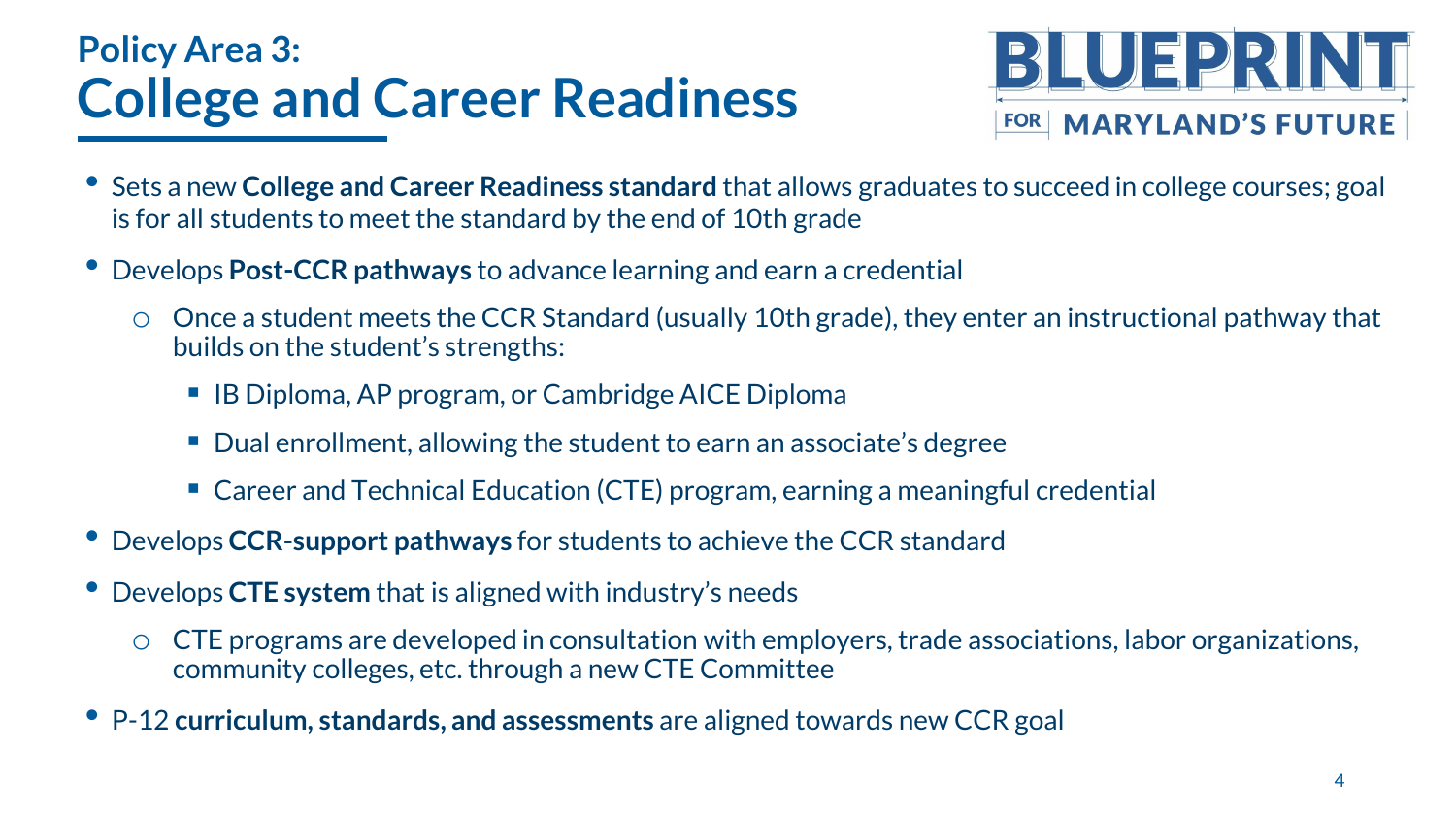## **CCR Implementation Timeline**



### Current **Statutory** timeline

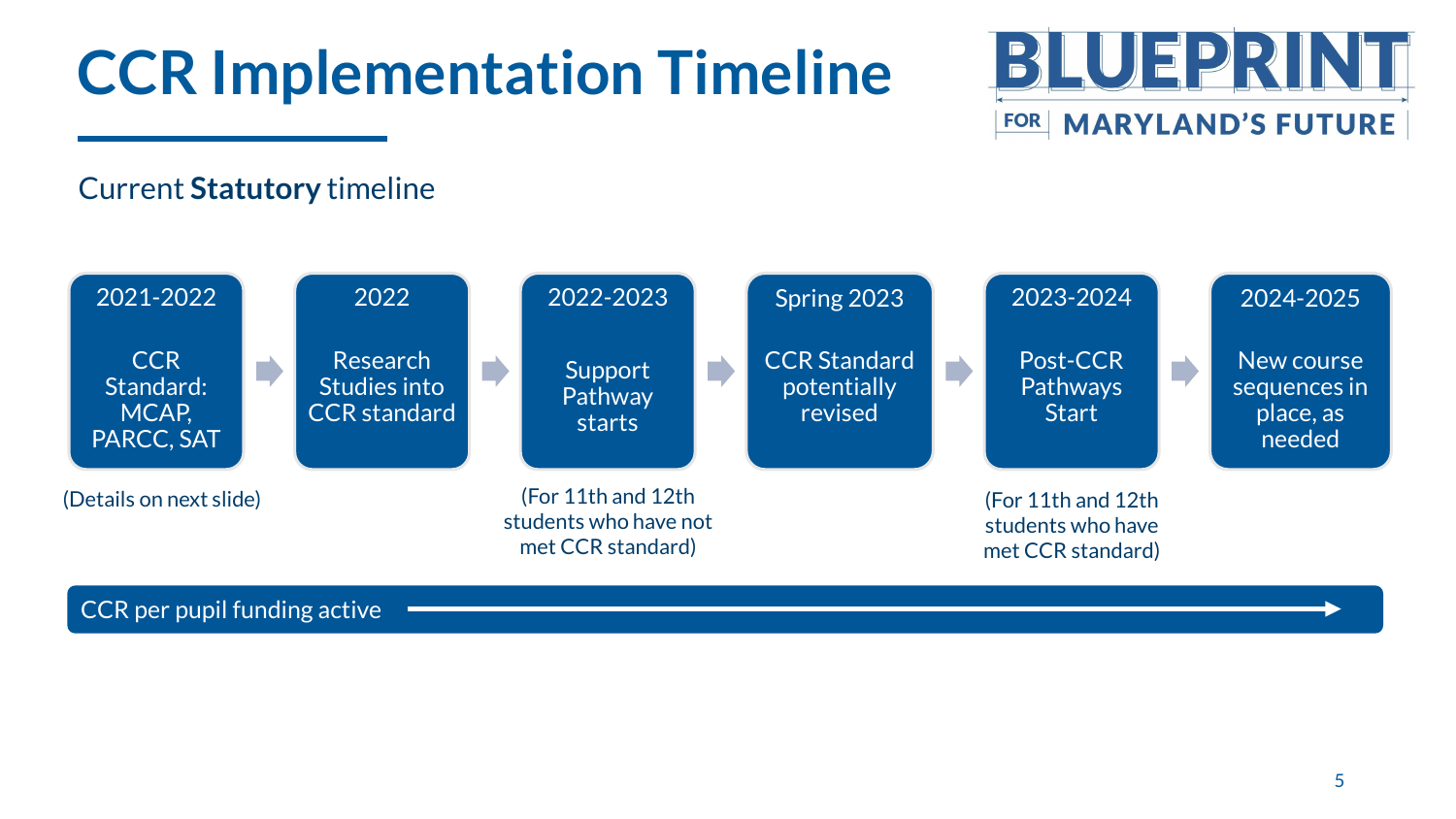# **CCR Implementation Timeline**



### MSDE **Proposed** Timeline



#### CCR per pupil funding active

**Timeline delay** allows for:

- Sufficient time for **LEAs to design and implement any new courses**
- **Build understanding** and enthusiasm about vision
- Alignment between **Post-CCR and Support Pathways** <sup>6</sup>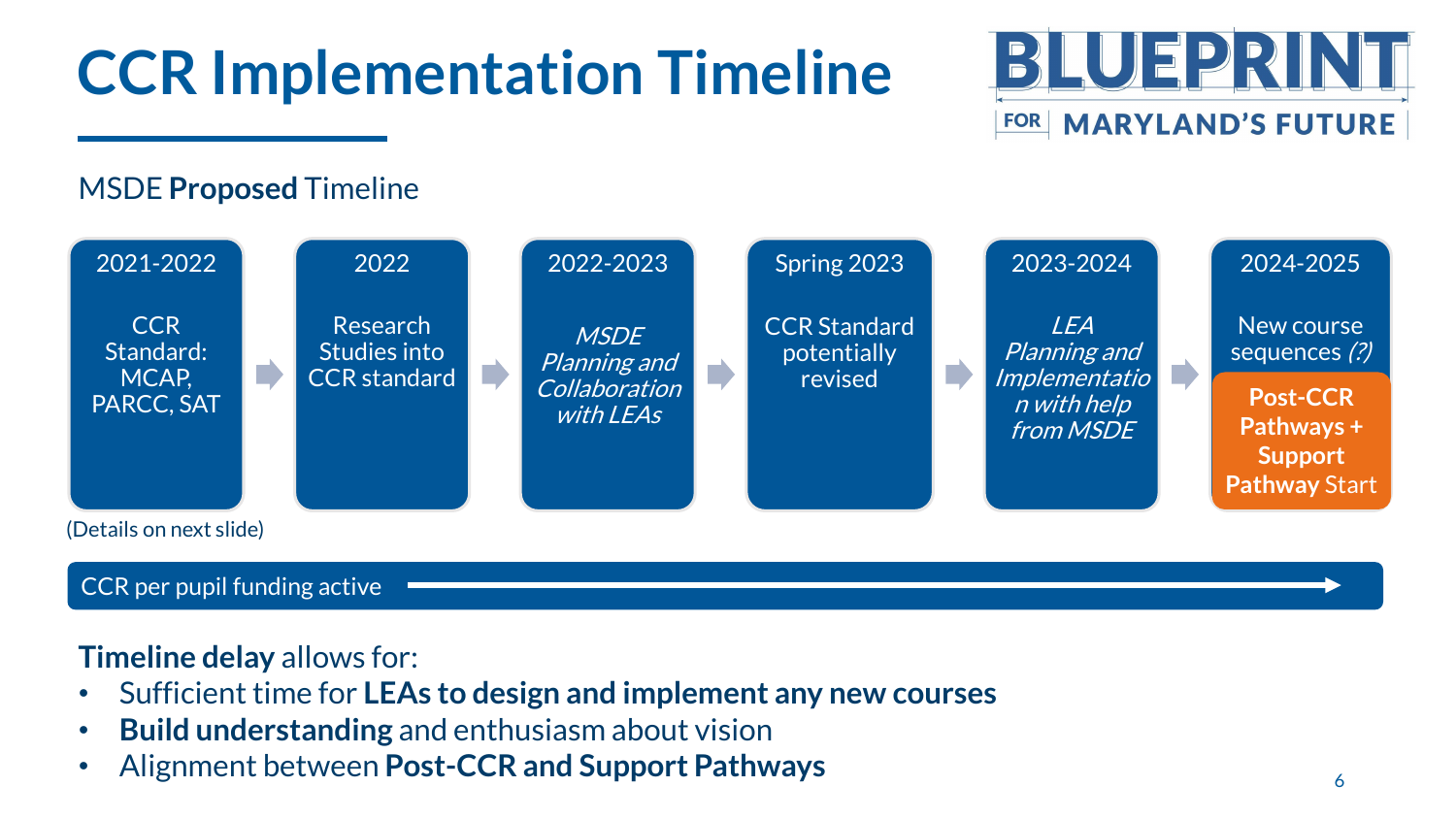# **Current CCR Standard**



**Current** Blueprint **statutory standard effective now in 2021-2022** A student meets the CCR Standard if they meet or exceed the standards on both:



This **standard may change** in the coming years, based on the results of ongoing research studies

**Upcoming Board Action**:

During the February SBOE meeting, MSDE will request adoption of this standard.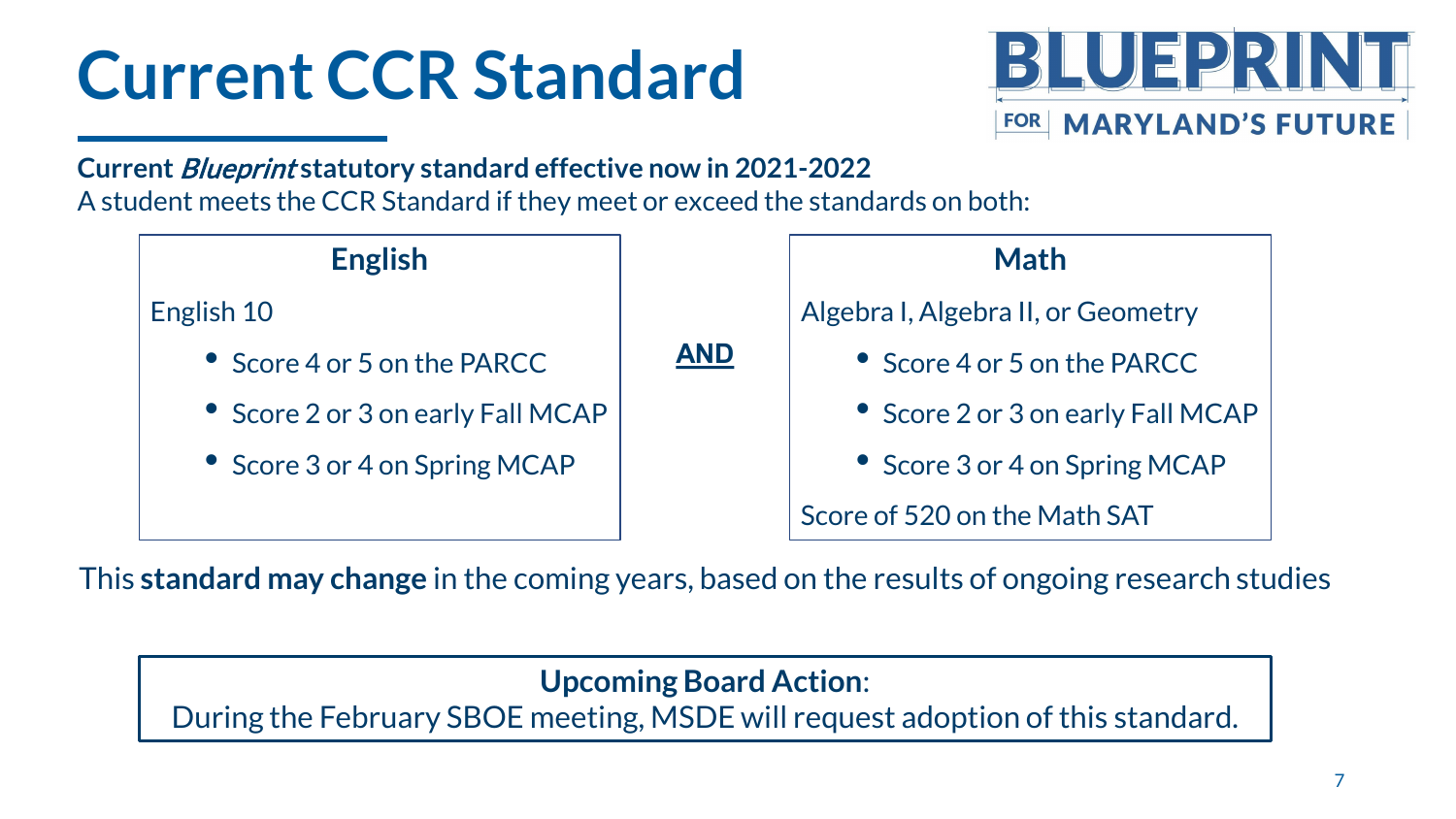## **Guiding Design Principles**



- **Moving beyond** using standardized test scores as the **only measure of CCR**
- **Equitable access** to Post-CCR Pathways
- Post-CCR Pathways should enable students to **explore elective enrichment**

**and academic opportunities**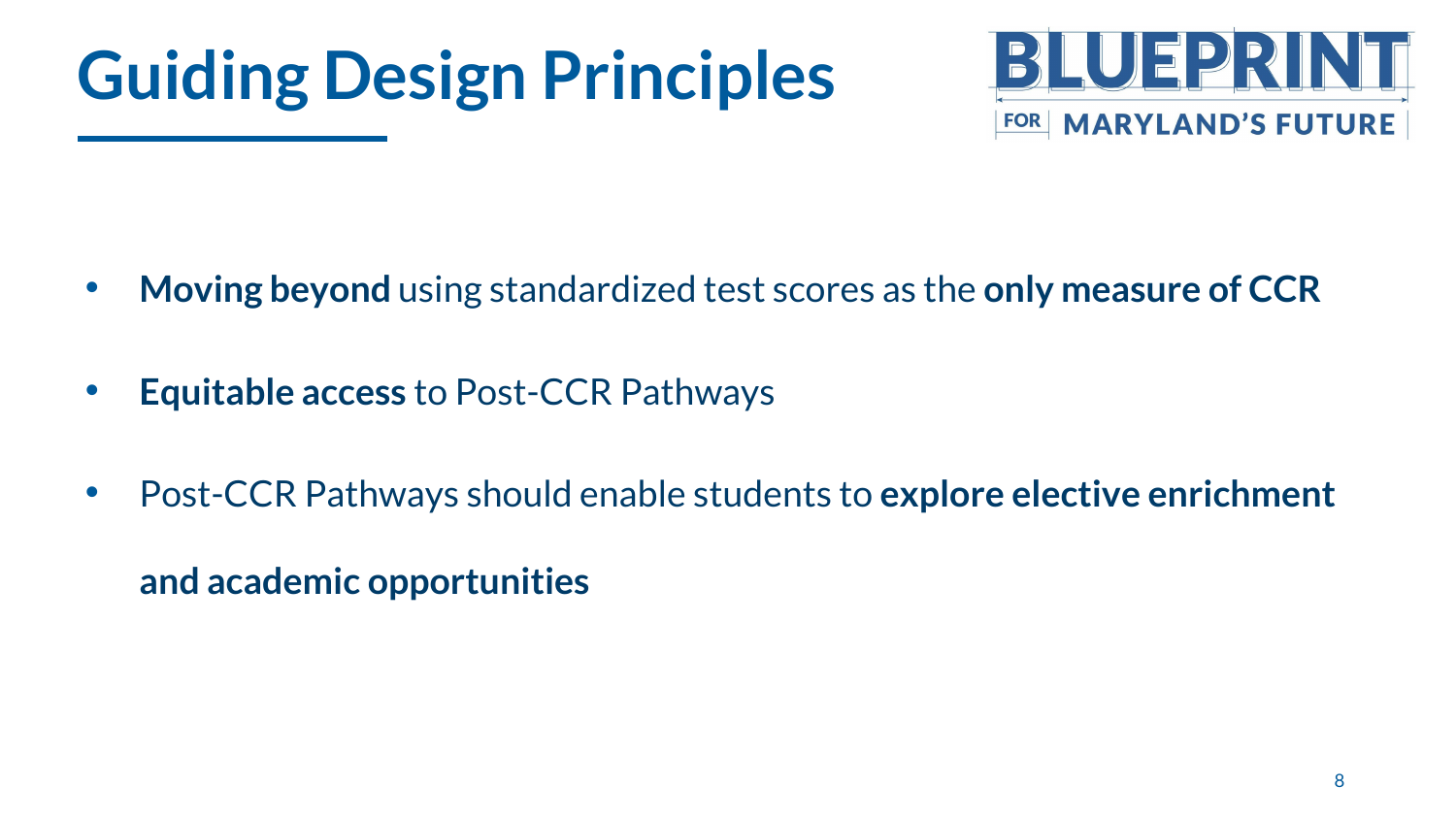



- MSDE is commissioning **two research studies** to determine the **skills and knowledge necessary to succeed** in an entry level college course
	- **Initial Study** (Quantitative alignment) HS test scores and course completion to postsecondary success
	- o **Long Term Study** (Qualitative alignment) content analysis of skills and knowledge needed
- Both studies will explore moving beyond only standardized tests, studying **alternative methods of proving readiness,** such as **GPA and course completion**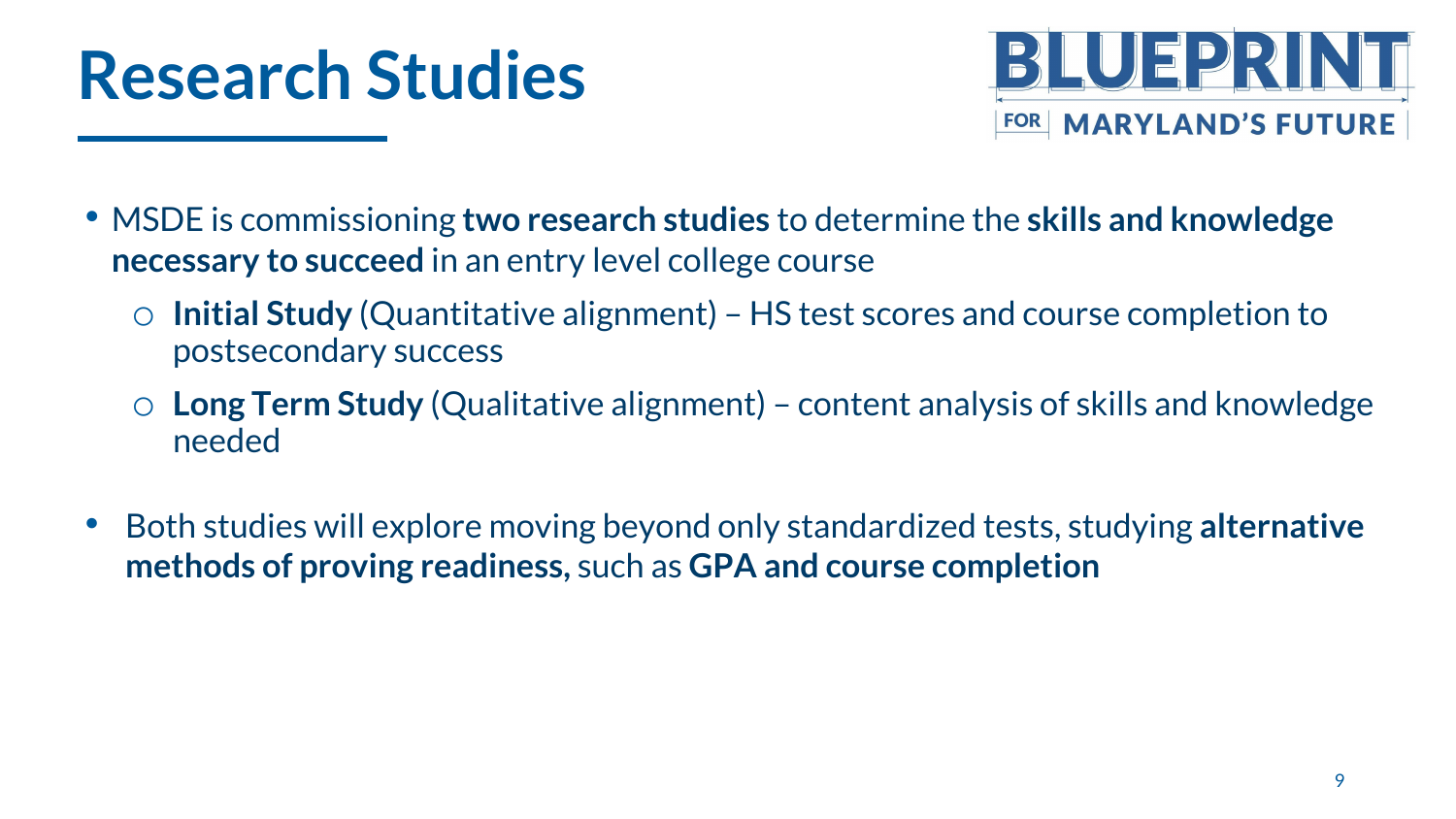## **Post-CCR Pathways**



• **After a student meets the CCR standard** (expected at the end of 10th grade), they will enter into a **Post-CCR Pathway**

- o Advanced Placement (**AP**) or International Baccalaureate (**IB**) programs
- **Dual enrollment** or early college program
- o Career and Technical Education (**CTE**) program
- The Post-CCR Pathway allows students to develop **in-depth specialization** and earn a recognized credential for completion
- Pathways should **not preclude access to any classes**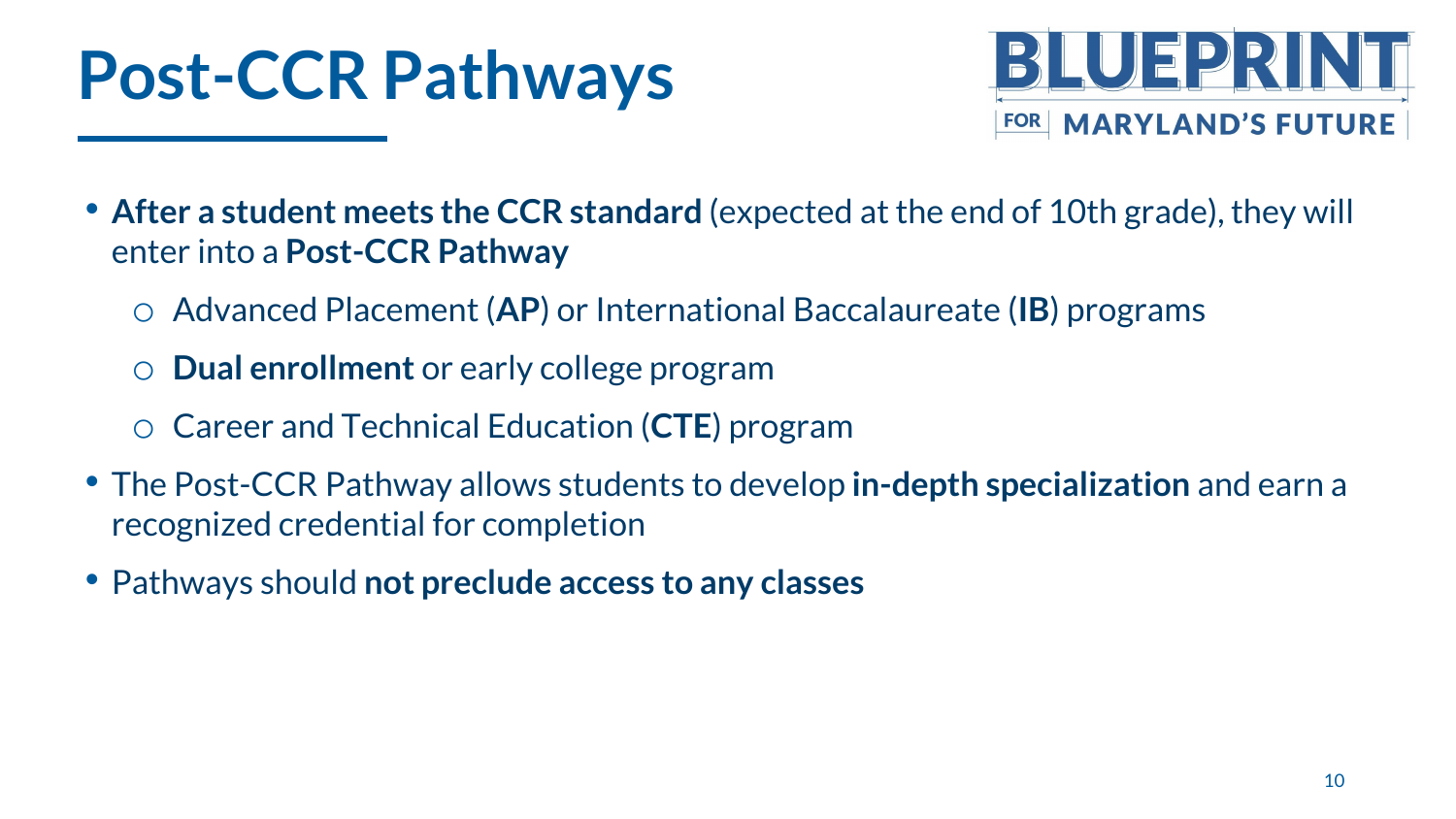### **DRAFT EXAMPLE**

### **Student Schedule – AP Pathway**



- A set number of **courses in sequence** would define Post-CCR Pathway completion while enabling students to **explore elective enrichment and academic opportunities**
- Below is a **potential** course schedule for a student **who meets the CCR standard at the end of 10th grade**  and chooses the AP Pathway

|                                                     |                       |                         | <b>Meet CCR Standard</b> |                             |  |  |  |
|-----------------------------------------------------|-----------------------|-------------------------|--------------------------|-----------------------------|--|--|--|
|                                                     | 9th Grade             | 10 <sup>th</sup> Grade  | 11 <sup>th</sup> Grade   | 12 <sup>th</sup> Grade      |  |  |  |
| <b>English</b>                                      | English 9             | English 10              | English 11 AP            | English 12 AP               |  |  |  |
| <b>Math</b>                                         | Algebra I             | Geometry                | Algebra II               | <b>Statistics AP</b>        |  |  |  |
| <b>Science</b>                                      | <b>Biology</b>        | Chemistry               | <b>Physics</b>           | <b>Environmental Sci AP</b> |  |  |  |
| <b>Social Studies</b>                               | <b>US History</b>     | <b>US Government AP</b> | <b>World History AP</b>  | <b>Economics AP</b>         |  |  |  |
| <b>Elective</b>                                     | Health/PE             | Technology              | Elective                 | Elective                    |  |  |  |
| <b>Elective</b>                                     | <b>World Language</b> | <b>World Language</b>   | <b>Fine Arts</b>         | Elective                    |  |  |  |
| <b>DRAFT EXAMPLE - Possible Option for Students</b> |                       |                         |                          |                             |  |  |  |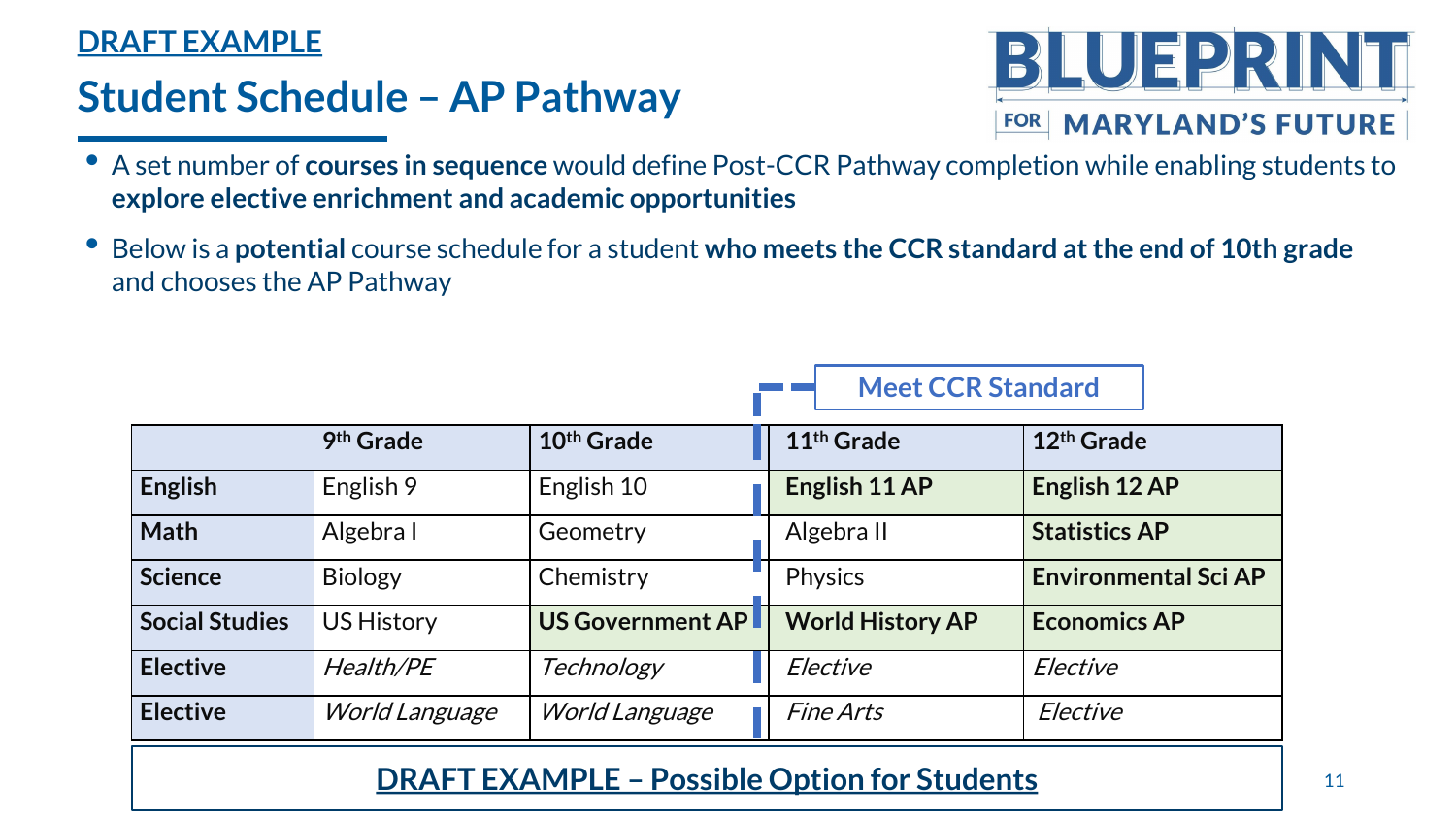### **Dual Enrollment program: 60 credits**



• This student **Meets the CCR Standard at the end of 10th grade**, then enrolls in the Dual Enrollment pathway

**Meet CCR Standard**

• Able to earn **60 credits, a full A.A. degree, before High School Graduation**

|                 | 9 <sup>th</sup> Grade | 10 <sup>th</sup> Grade     | 11 <sup>th</sup> Grade                | 11 <sup>th</sup> Grade | 12 <sup>th</sup> Grade | 12 <sup>th</sup> Grade |
|-----------------|-----------------------|----------------------------|---------------------------------------|------------------------|------------------------|------------------------|
|                 |                       |                            | Fall                                  | <b>Spring</b>          | Fall                   | <b>Spring</b>          |
| <b>English</b>  | English 9             | English $10^{\circ}$ - 3   | English $11^*$ – 3                    | Elective* - 3          | English $12^*$ – 3     | Elective* - 3          |
| Math            | Geometry              | Algebra II                 | PreCalc $*$ – 3                       | Elective* - 3          | Statistics* - 4        | $Electric * -3$        |
| Science         | <b>Biology</b>        | Chemistry                  | Science Elective* -<br>$\overline{4}$ | Science Elective* -    | $Electric^*-3$         | $Electric -3$          |
| Social Studies  | US History            | US Government              |                                       | World History $*$ – 3  | Elective* - 3          | $Electric -3$          |
| <b>Elective</b> | Health/PE             | Fine Arts <sup>^</sup> - 3 |                                       |                        |                        |                        |
| <b>Elective</b> | <b>World</b>          | <b>World</b>               |                                       |                        |                        |                        |
|                 | Language^ – 4         | Language <sup>^</sup> - 4  |                                       |                        |                        |                        |

^ Courses taken at the High School. \* Courses taken at the Community College

### **DRAFT EXAMPLE – Possible Option for Students** 2022 12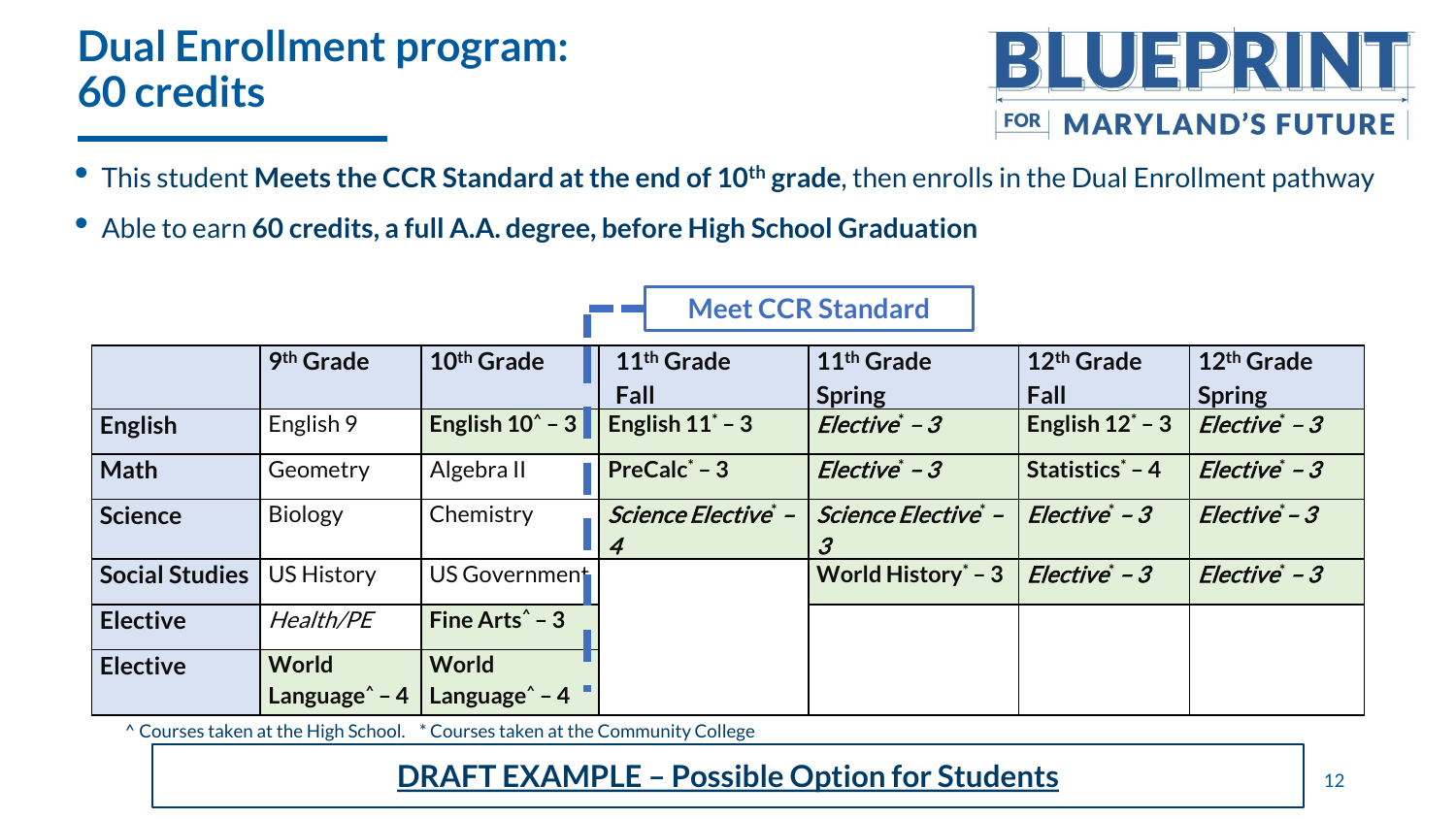### **Dual Enrollment program: 30 credits**



- This student earns **30 credits, one year of college**, before High School Graduation
- These **credits can apply to community colleges or 4-year universities**

|                                 | 9th Grade         | 10 <sup>th</sup> Grade | 11 <sup>th</sup> Grade     | 12th Grade Fall    | 12th Grade Spring     |
|---------------------------------|-------------------|------------------------|----------------------------|--------------------|-----------------------|
| <b>English</b>                  | English 9         | English 10             | English $11^{\degree}$ - 3 | English $12^*$ – 3 | English Elective* - 3 |
| <b>Math</b>                     | Algebra I         | Geometry               | Algebra II                 | Statistics $-3$    | $Electric^*-3$        |
| <b>Science</b>                  | <b>Biology</b>    | Chemistry              | Physics 1 AP               | Biology $-4$       | Elective* - 3         |
| <b>Social</b><br><b>Studies</b> | <b>US History</b> | US Government          | World History $\hat{}$ - 3 | Psychology $-3$    | $Electric^*$ - 3      |
| <b>Elective</b>                 | Health/PE         | Technology             | Fine Arts $\hat{}$ - 3     |                    |                       |
| <b>Elective</b>                 | World Language    | World Language         | Elective                   |                    |                       |

**Meet CCR Standard**

^ Courses taken at the High School. \* Courses taken at the Community College

### **DRAFT EXAMPLE – Possible Option for Students** 13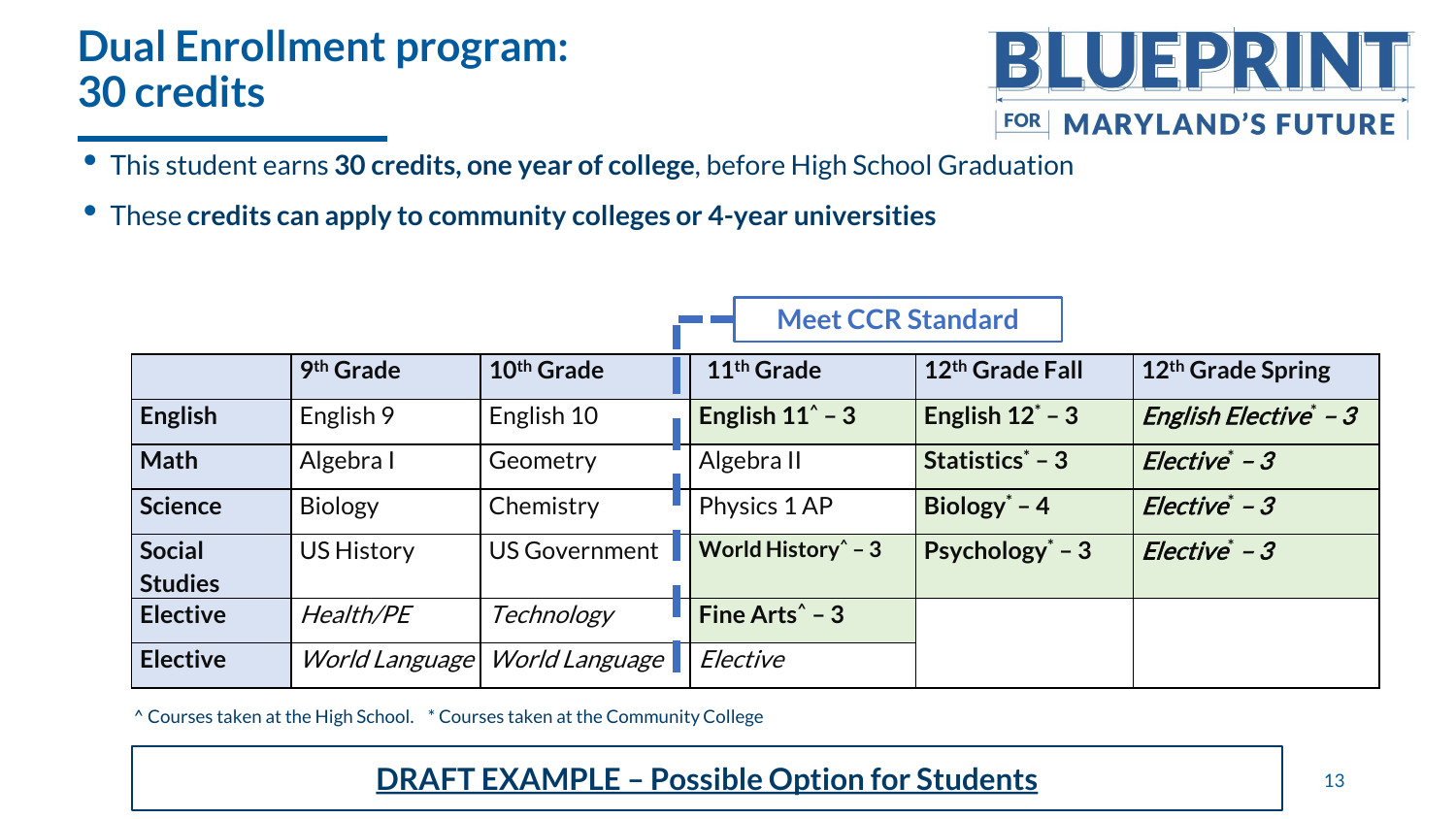### **Career and Technology Education (CTE): Construction - Carpentry**



- Student enrolls in **the Construction Trades: Carpentry** CTE program after meeting the CCR Standard at the end of 10th grade
- Student earns the National Center for Construction Education and Research **(NCCER) Certification before graduation**

|                       |                         |                        | <b>Meet CCR Standard</b> |                            |
|-----------------------|-------------------------|------------------------|--------------------------|----------------------------|
|                       | 9 <sup>th</sup> Grade   | 10 <sup>th</sup> Grade | 11 <sup>th</sup> Grade   | 12 <sup>th</sup> Grade     |
| <b>English</b>        | English 9               | English 10             | English 11               | English 12                 |
| <b>Math</b>           | Algebra I               | Geometry               | Algebra II               | <b>Math Elective</b>       |
| <b>Science</b>        | <b>Biology</b>          | Chemistry              | <b>Physics</b>           | Elective                   |
| <b>Social Studies</b> | <b>US History</b>       | <b>US Government</b>   | Elective                 |                            |
| <b>Elective</b>       | Health/PE               | Technology             | <b>Carpentry I</b>       | <b>Carpentry II</b>        |
| <b>Elective</b>       | <i><b>Fine Arts</b></i> | Elective               | <b>Construction Core</b> | <b>Work-Based Learning</b> |

#### **DRAFT EXAMPLE – Possible Option for Students** 14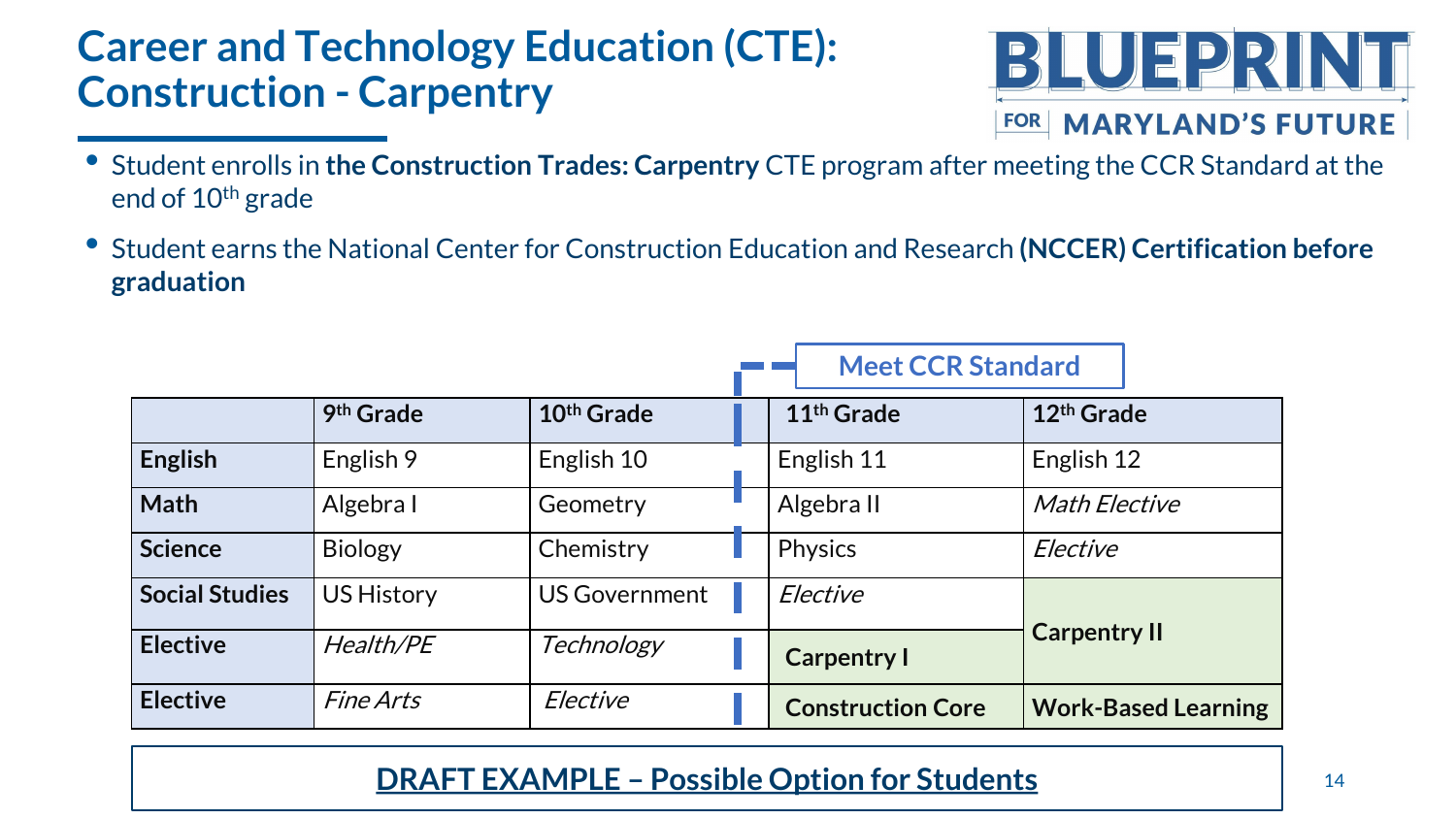# **Support Pathway**



- For students who **have not met the CCR standard by end of 10th grade**, they will enter a Support Pathway
- They will be provided with **individualized coordinated support** to help them meet the CCR standard **as soon as possible**, and then join a Post-CCR Pathway
- **Goal for all students** is to meet CCR standard before graduation
- **Supports** may include:
	- o Innovative classes (project-based learning)
	- o Credit Recovery
	- o Summer courses
	- o Individualized plan
	- o Tutoring
- Implementation decision questions:
	- o **When/how students may retest** or demonstrate readiness?
	- o **Alternative methods** to meeting standard?
	- o **Semester length courses** for students meeting standard in December?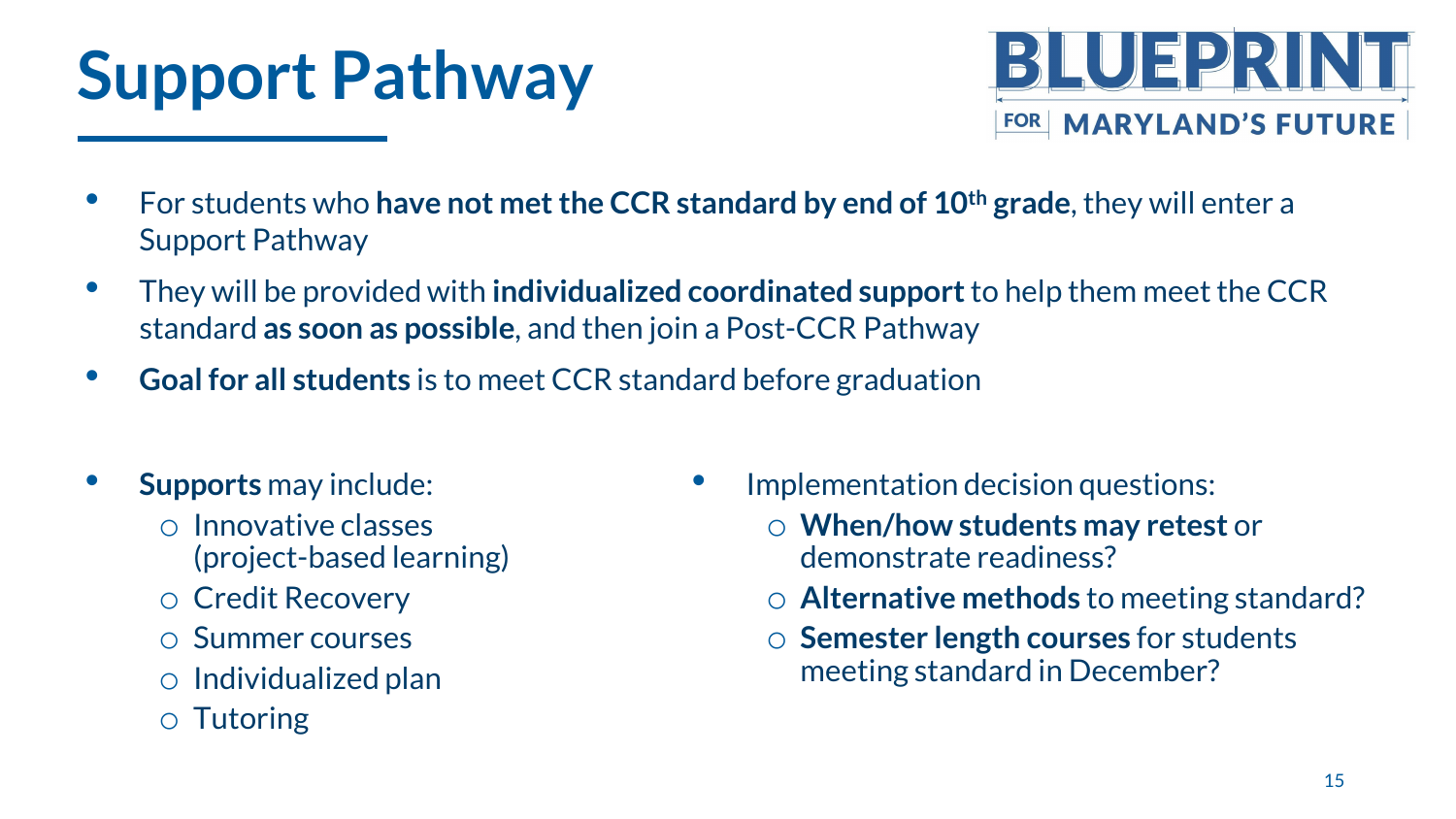### **Student Schedule Support Pathway: Math and English**



- The student does **not pass the Algebra** I assessment in 9th grade or the **Geometry or English 10** assessments in 10th grade, so they enroll in **the Summer immersion** classes
- **Summer immersion** classes are centered around **project-based learning, a different approach** to the material. The student is also able to **take elective classes** over the summer
- At the end of 11th grade, the **student passes the English 10 and Algebra II assessments, meeting the CCR standard**

**Meet CCR Standard**

|                       | 9th Grade                                                 |                  | 10th Grade              | Summer             | 11 <sup>th</sup> Grade  |  | 12 <sup>th</sup> Grade     |  |
|-----------------------|-----------------------------------------------------------|------------------|-------------------------|--------------------|-------------------------|--|----------------------------|--|
|                       |                                                           | <b>Summer</b>    |                         |                    |                         |  |                            |  |
| <b>English</b>        | English 9                                                 |                  | English 10              | <b>English PBL</b> | English 11              |  | English 12                 |  |
|                       |                                                           |                  |                         | <b>Immersion</b>   |                         |  |                            |  |
| <b>Math</b>           | Algebra I                                                 | <b>Math PBL</b>  | Geometry                | <b>Math PBL</b>    | Algebra II              |  | Elective                   |  |
|                       |                                                           | <b>Immersion</b> |                         | <b>Immersion</b>   |                         |  |                            |  |
| <b>Science</b>        | <b>Biology</b>                                            |                  | Chemistry               |                    | Physics                 |  | Elective                   |  |
| <b>Social Studies</b> | <b>US History</b>                                         |                  | <b>US Government</b>    |                    | <b>World History</b>    |  | <b>Psychology AP</b>       |  |
| <b>Elective</b>       | World                                                     | Elective         | World                   | Elective           | <b>Computer Science</b> |  | <b>Computer Science AP</b> |  |
|                       | Language                                                  |                  | Language                |                    |                         |  |                            |  |
| <b>Elective</b>       | Health/PE                                                 |                  | <i><b>Fine Arts</b></i> |                    | <b>English Tutoring</b> |  | Technology                 |  |
| <b>Math Tutoring</b>  |                                                           |                  |                         |                    |                         |  |                            |  |
|                       | 16<br><b>DRAFT EXAMPLE - Possible Option for Students</b> |                  |                         |                    |                         |  |                            |  |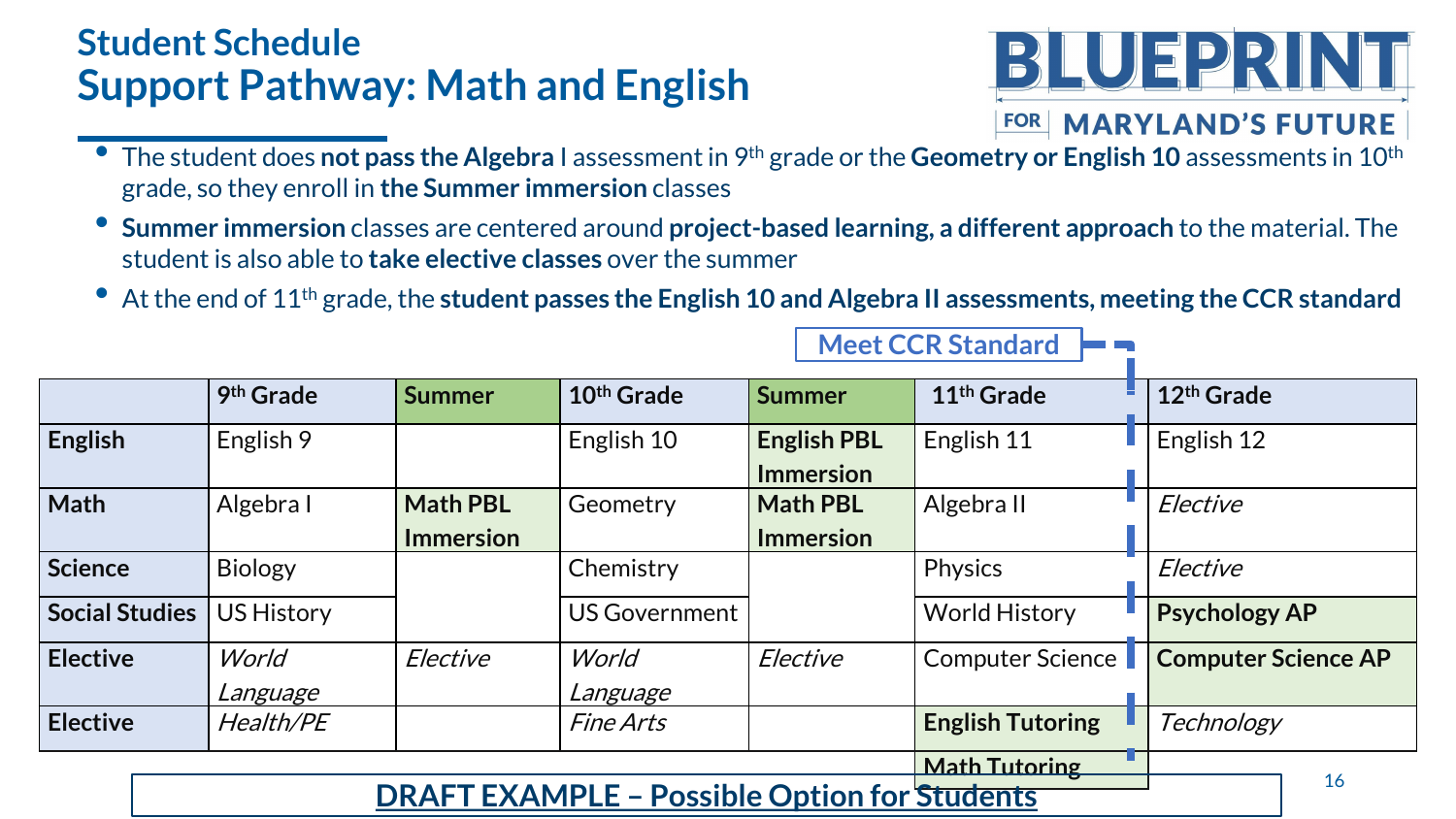### **Student Schedule Support Pathway: Math**



**Meet CCR Standard**

- This **student passes the English 10 assessment,** but **does not pass the Algebra I or Geometry** assessments.
- The student elects to **not enroll in summer courses.**
- The **student stays after school two days a week for Math Tutoring**, allowing them to **pass the Algebra II** assessment in 11th grade.

|                       | 9 <sup>th</sup> Grade | 10 <sup>th</sup> Grade | 11 <sup>th</sup> Grade |  | 12 <sup>th</sup> Grade  |
|-----------------------|-----------------------|------------------------|------------------------|--|-------------------------|
| <b>English</b>        | English 9             | English 10             | English 11 AP          |  | English 12 AP           |
| <b>Math</b>           | Algebra I             | Geometry               | Algebra II             |  | <b>Math Elective</b>    |
| <b>Science</b>        | <b>Biology</b>        | Chemistry              | <b>Physics</b>         |  | <i>Science Elective</i> |
| <b>Social Studies</b> | <b>US History</b>     | <b>US Government</b>   | <b>World History</b>   |  | <b>Economics AP</b>     |
| <b>Elective</b>       | <b>World Language</b> | <b>World Language</b>  | Elective               |  | Elective                |
| <b>Elective</b>       | <b>Health/PE</b>      | <b>Fine Arts</b>       | Technology             |  | Elective                |
|                       |                       |                        | <b>Math Tutoring</b>   |  |                         |

### **DRAFT EXAMPLE – Possible Option for Students** 17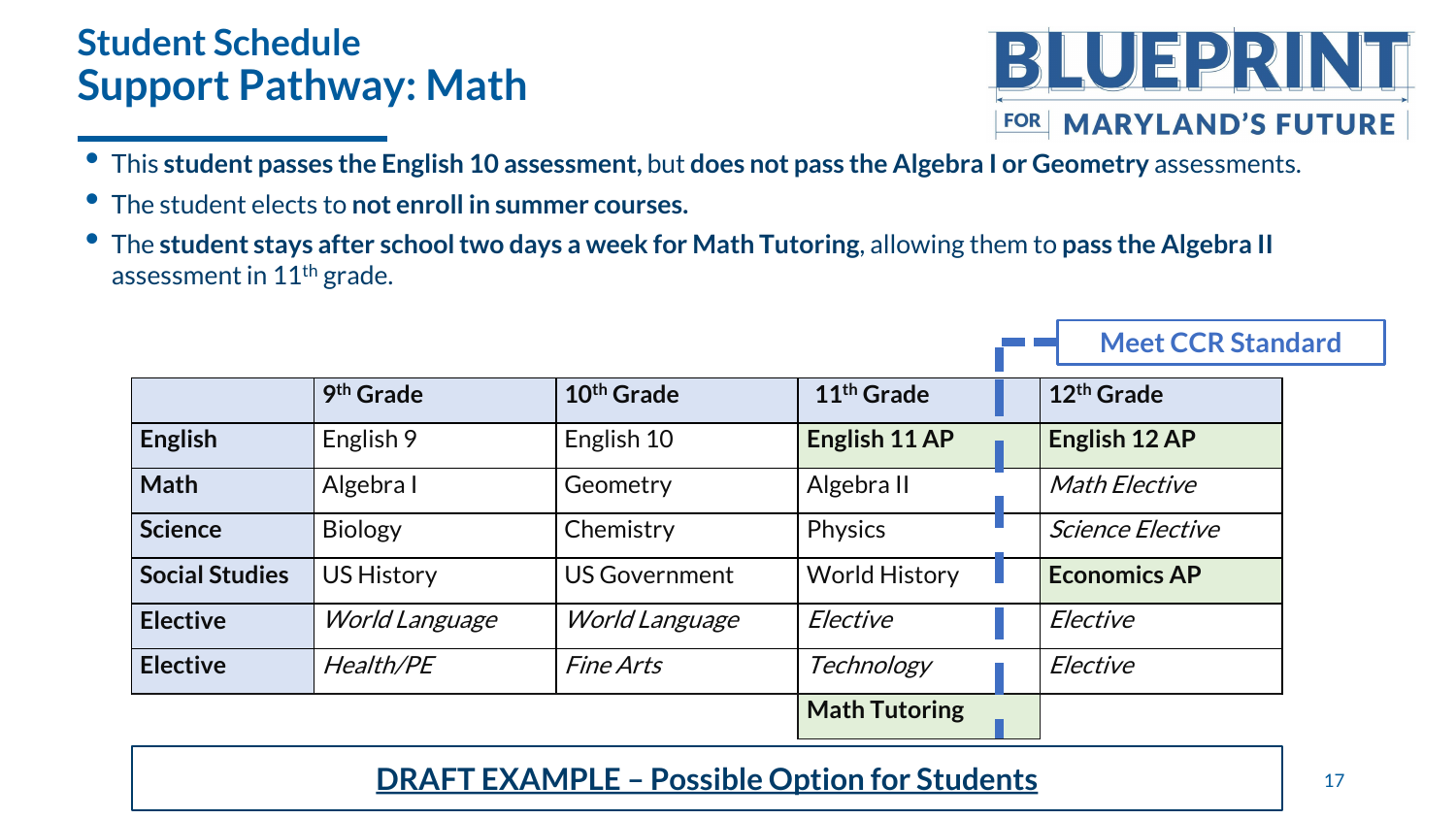# **CCR and Finance**



- **\$517 per student** who meets CCR standard for both Math and ELA.
	- o Amount increased by inflation each year
- **FY23** amount based on:

[% of students meeting **CCR from Spring 2019**] multiplied by [# of students in attendance in Spring 2021]

• **FY24** amount based on:

[% of students meeting **CCR from Spring 2019]** multiplied by [# of students in attendance in Spring 2022]

- **FY25** amount based on number of **CCR students from Spring 2023**
- CCR is subject to **state share and local share calculations** and the funding is **wealth equalized** 18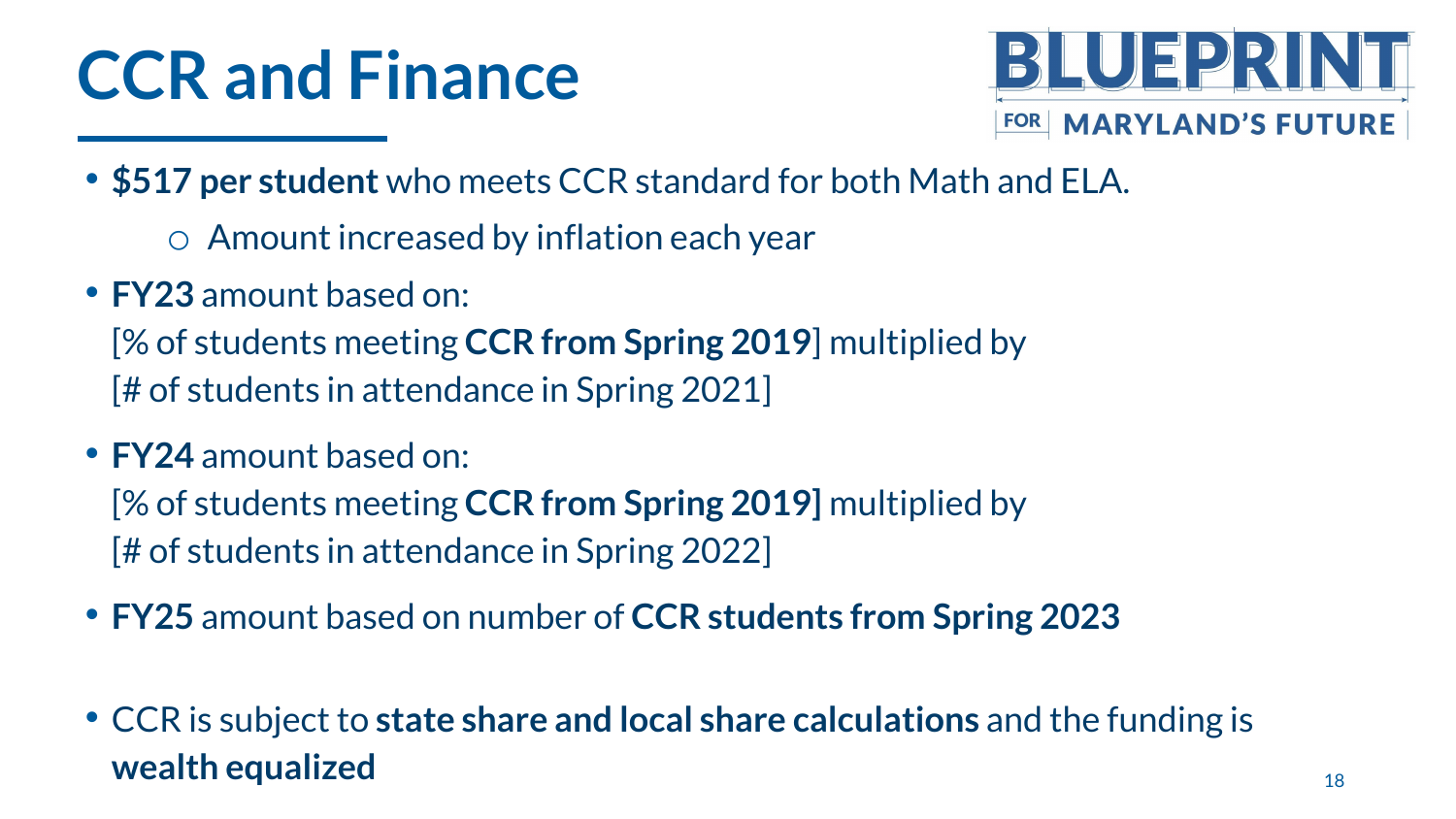## **Engagement and Collaboration**



- **MSDE kicked off its engagement** around CCR with local Superintendents, PSSAM, and Other LEA district staff
- MSDE engaged around these **problems of practice**:
	- What are the **implications for higher education and career opportunities of students completing a Post-CCR Pathway**?
	- What should guide the decisions around **completion requirements** (number of courses, etc.) and a **student's ability to switch between pathways** if they so choose?
- MSDE's **next steps** are to:
	- o **Coordinate** with Maryland community colleges and universities
	- o Establish CCR assessment **advisory groups** with relevant stakeholders